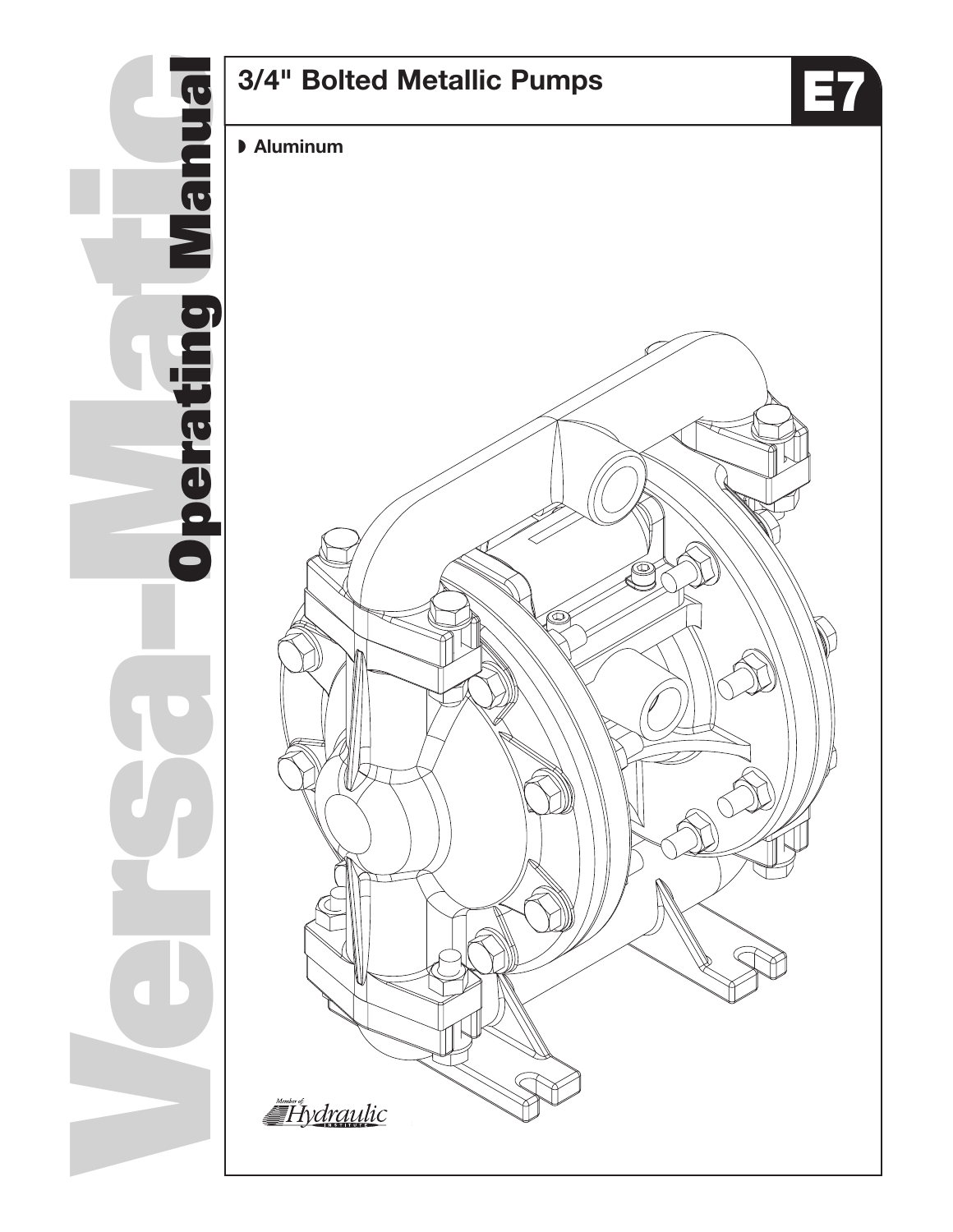# **SPECIFICATIONS AND PERFORMANCE**

### Versa-Matic Model **E7 3/4" Bolted Metallic Pump**

**Caution: do not exceed 125 psig (8.5 bar) liquid or air supply pressure.**



#### **E7 3/4" Bolted Metallic Pump**3/4" NPT Discharge 6.25 3/8" NPT Air Inlet 4.00 [15.9]  $[10.2]$ 3.25 3/8" NPT Air Exhaust [8.3] C 9.35 [23.7] 7.39 5.26 [13.4] [18.8] 4.38 5.98 [11.1] 9.87  $[15.2]$ [25.1] 1.13 .95 [2.9] 3/4"NPT Inlet 7.36 [18.7] [2.4] Inches [mm]

**Versa-Matic® E7 3/4" Bolted Metallic OM**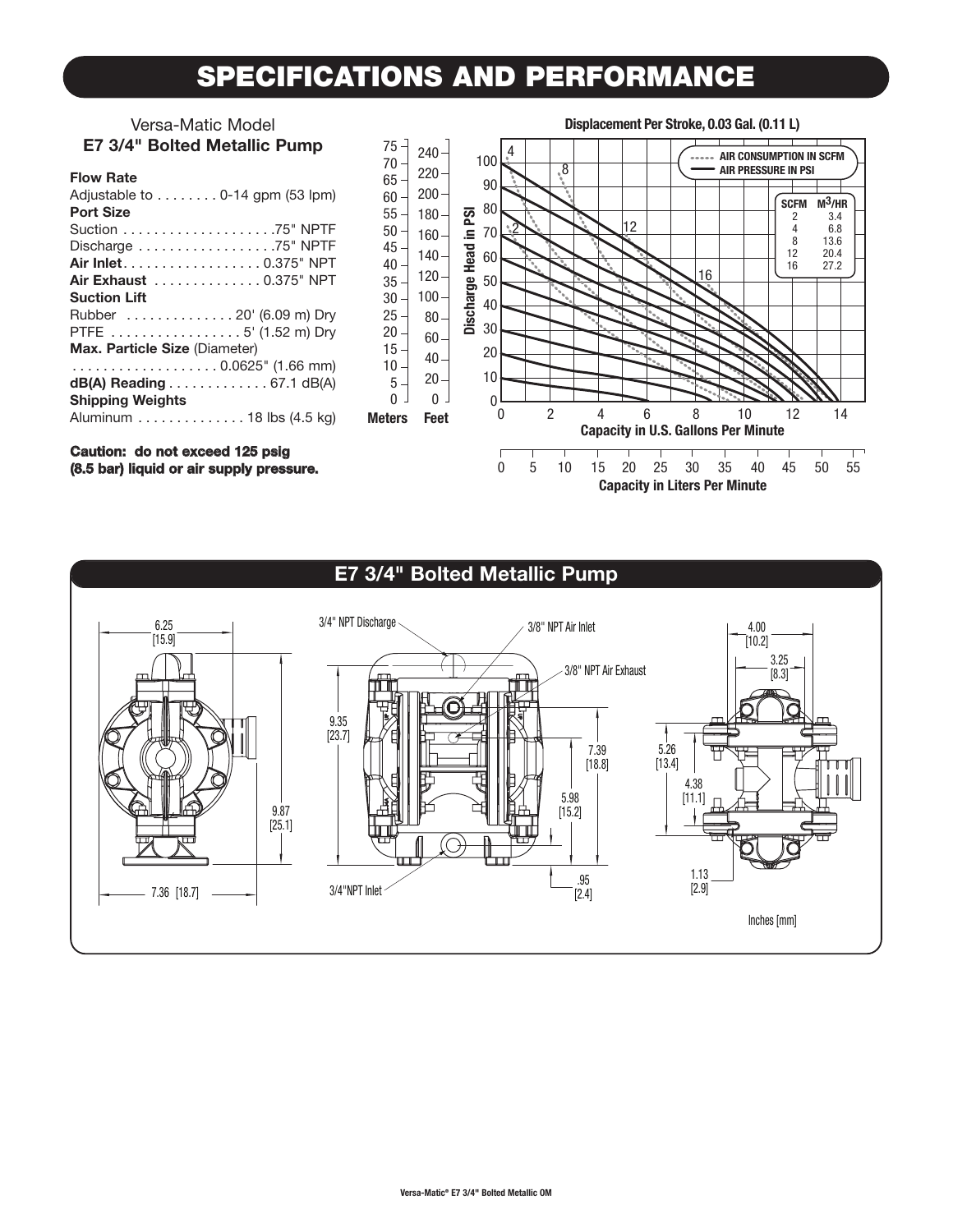### **SAFETY WARNINGS**

**Read these instructions completely before installation and start-up. It is the responsibility of the purchaser to retain this manual for reference. Failure to comply with the recommendations stated in this manual could result in death, serious bodily injury and/or property damage including damage to the pump and/or voiding the factory warranty.**

**Correct pump selection** is crucial to the pump operation. Please assure pressure, temperature and chemical compatibility before installation. Please consult Versa-Matic Pump, Engineering Specifications, Chemical Compatibility Chart, or your distributor if in doubt about any application.

#### **Operating Limitations for Various Elastomers**

| Neoprene      | 0°F (-18°C) to 200°F (93°C)    |
|---------------|--------------------------------|
| Buna-N        | 10°F (-12°C) to 180°F (82°C)   |
| Nordel        | -60°F (-51°C) to 280°F (138°C) |
| Viton         | -40°F (-40°C) to 350°F (176°C) |
| <b>PTFE</b>   | 40°F (4°C) to 220°F (105°C)    |
| Polyurethane  | 10°F (-12°C) to 170°F (77°C)   |
| <b>XL TPE</b> | -20°F (-29°C) to 300°F (149°C) |
| FDA Hytrel    | -20°F (-29°C) to 220°F (104°C) |
|               |                                |

#### **Operating Limitations for Plastic Pumps**

| Kynar (PVDF)  | 10°F (-12°C) to 225°F (107°C) |
|---------------|-------------------------------|
| Polypropylene | 32°F (0°C) to 175°F (79°C)    |
|               |                               |

**Maximum temperature limits** are based upon mechanical stress only. Certain chemicals and environment conditions significantly reduce maximum safe temperature limits.

**Before pump operation**, inspect all gasketed fasteners for looseness caused by gasket creep. Re-torque all loose fasteners to prevent leakage. Follow recommended torques stated in this manual. Failure of the sealing components creates the possibility of jetting or forceful discharge of pumped material at a potentially harmful velocity.

#### **Be certain that approved eye protection and protective clothing** are always worn during installation, service, maintenance or when in the vicinity of the pump. Failure to follow these recommendations may result in serious injury or death.

**Never allow** the piping system to be supported by the pump manifolds or valve housing. The manifolds and valve housing are not designed to support any structural weight and failure of the pump may result.

**Take action to prevent static sparking.** Fire or explosion can result, especially when handling flammable liquids. The pump, piping, valves, containers, or other miscellaneous equipment must be grounded.

**Noise levels** can exceed 85 dBA. Take precautions to prevent personal injury due to excessive pump noise.

**Do not exceed** pump maximum operating pressure (found on label and/or operating manual.)

**Before doing any maintenance** or repair on this pump, be certain all pressure is completely vented for the pump, suction, discharge, piping, and all other openings.

**In the event of a diaphragm rupture**, pumped material may enter the air end of the pump and be discharged into the atmosphere. If pumping a product that is hazardous or toxic, the air exhaust must be piped to an appropriate area for safe disposition.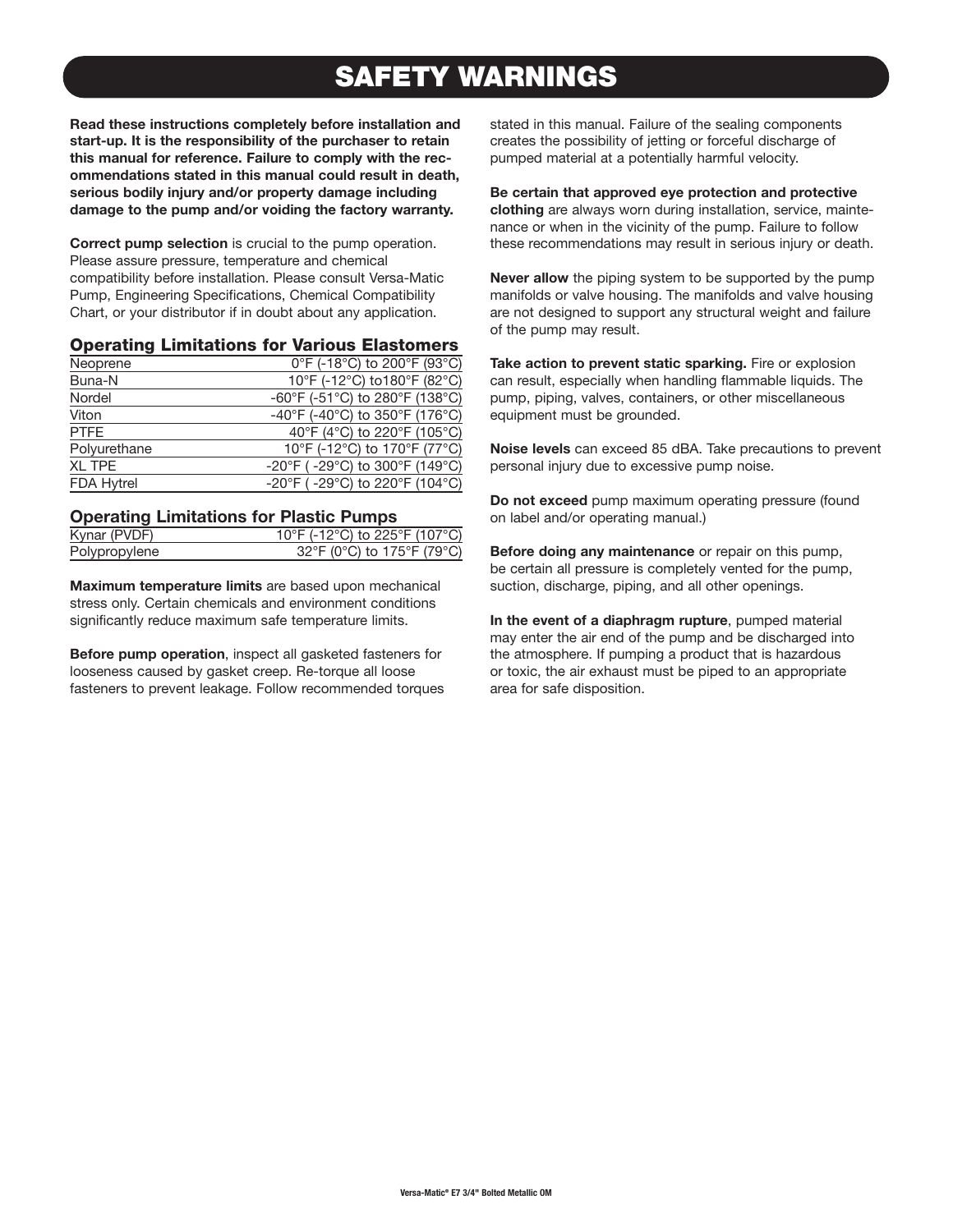### **INSTALLATION, OPERATION AND MAINTENANCE**

### **Installation**

The pump should be mounted in a vertical position. In permanent installations, the pump should be attached to plant piping using a flexible coupling on both the intake and discharge connections to reduce vibration to the pump and piping. To further reduce vibration, a surge suppressor next to the pump may be used.



Suction pipe size should be at least the same diameter as the inlet connection size, even larger if highly viscous fluid is to be pumped. If suction hose is used, it must be of a non-collapsible reinforced type. Discharge piping should be of at least the same diameter as the discharge connection. It is critical,

### **Recommended Piping Connections Elastomer Suffix Codes**

| <b>Pump Size</b> | Minimum Air<br>Line Size | Minimum Suction<br>Line Size |
|------------------|--------------------------|------------------------------|
| 1/2"             | 1/2"                     | 1/2"                         |
| 3/4"             | 1/2"                     | 3/4"                         |
| 1 "              | 1/2"                     | 1"                           |
| $1 - 1/2$ "      | 1/2"                     | $1 - 1/2$ "                  |
| つ"               | 1/2"                     | ?"                           |
| יי 3.            | 3/4"                     | 3"                           |
|                  |                          |                              |

### **E7 Bolted Pump Torque Settings**

| <b>Manifold Bolts</b>      | 230 in-lbs (26.0 N-m) |
|----------------------------|-----------------------|
| <b>Water Chamber Bolts</b> | 100 in-lbs (11.3 N-m) |
| Diaphragm Plates — Rubber  | 75 in-lbs (8.5 N-m)   |
| Diaphragm Plates - PTFE    | 75 in-lbs (8.5 N-m)   |
| Air Valve Cap Screws       | 30 in-lbs (3.4 N-m)   |
|                            |                       |

especially on the suction side of the pump, that all fittings and connections are air tight or pumping efficiency will be reduced and priming will be difficult.

Make certain the air supply line and connections and compressor are capable of supplying the required pressure and volume of air to operate the pump at the desired flow rate. The quality of the compressed air source should be considered. Air that is contaminated with moisture and dirt may result in erratic pump performance and increased maintenance cost as well as frequent process "down time" when the pump fails to operate properly.

#### **Pump Operation**

The pump is powered by compressed air. Compressed air is directed to the pump air chamber by the main air valve. The compressed air is separated from the fluid by a membrane called a diaphragm. The diaphragm in turn applies pressure on the fluid and forces it out of the pump discharge. While this is occurring, the opposite air chamber is de-pressurized and exhausted to atmosphere and fluid is drawn into the pump suction. The cycle again repeats, thus creating a constant reciprocating action which maintains flow through the pump. The flow is always in through the bottom suction connection and out through the top discharge connection. Since the air pressure acts directly on the diaphragms, the pressure applied to the fluid roughly approximates the air supply pressure supplied to the main air valve.

| <b>Suffix Code</b> | Material           |
|--------------------|--------------------|
| Α                  | Acetal             |
| <b>BN</b>          | Buna-N, Nitrile    |
| N                  | Neoprene           |
| <b>ND</b>          | Nordel, EPDM       |
| <b>TF</b>          | <b>PTFE</b>        |
| FG                 | Hytrel             |
| <b>XL</b>          | XL, Santoprene     |
| <b>VT</b>          | Viton              |
| <b>TX</b>          | <b>Bonded PTFE</b> |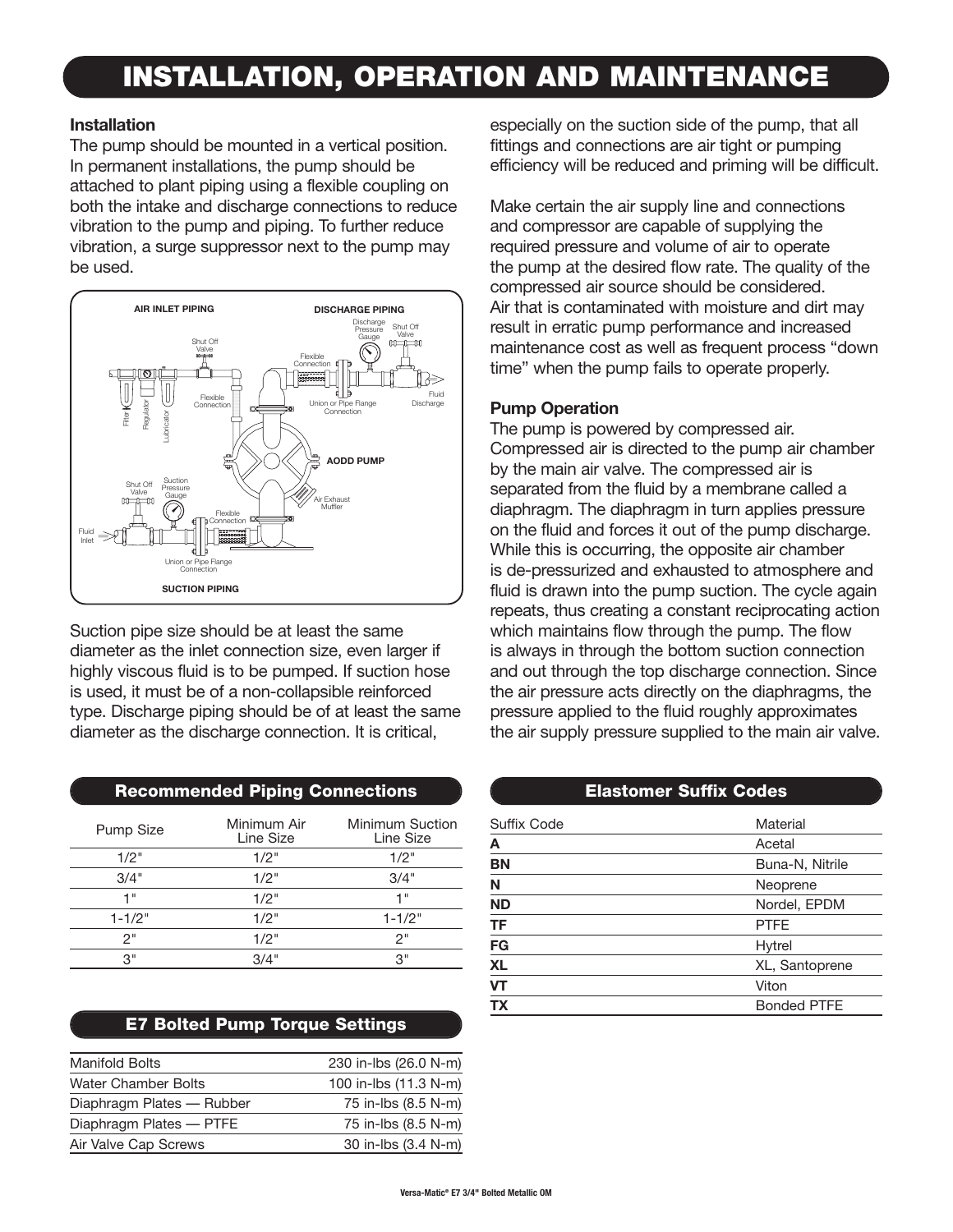# **PARTS LIST**

|      | <b>AIR VALVE ASSEMBLY</b>                                   |      |              |            |  |  |
|------|-------------------------------------------------------------|------|--------------|------------|--|--|
|      | <b>Optional: Aluminum</b><br><b>Standard: Polypropylene</b> |      |              |            |  |  |
| Item | <b>Description</b>                                          | Qty. | Part#        | Part#      |  |  |
|      | Air Valve Assembly (Includes items 1-10)                    |      | E500         | E500-ATEX  |  |  |
|      | Valve Body                                                  |      | E500A        | E500A-ATEX |  |  |
| 2    | <b>Valve Spool</b>                                          |      | E500B ASY    | E500B ASY  |  |  |
| 3    | Valve Spool U-Cup                                           | 2    | P98-104A     | P98-104A   |  |  |
| 4    | End Cap                                                     | 2    | E500D ASY    | E500D-ATEX |  |  |
| 5    | End Cap O-Ring                                              | 2    | E500E        | E500E      |  |  |
| 6    | Staple                                                      | 2    | <b>E500F</b> | E500F      |  |  |
|      | Air Diverter                                                |      | E500G        | E500G      |  |  |
| 8    | Valve Insert                                                |      | E500H        | E500H      |  |  |
| 9    | Valve Gasket                                                |      | E500J        | E500J      |  |  |
| 10   | <b>Valve Screw</b>                                          | 4    | P24-208      | P24-208    |  |  |

|      |                             |      | <b>AIR END ASSEMBLY</b>        |                           |
|------|-----------------------------|------|--------------------------------|---------------------------|
|      |                             |      | <b>Standard: Polypropylene</b> | <b>Optional: Aluminum</b> |
| Item | <b>Description</b>          | Qty. | Part#                          | Part#                     |
| 11   | <b>Center Section</b>       |      | E501A                          | E501A-SC                  |
| 18   | <b>Pilot Shaft</b>          |      | E503A                          | E503A                     |
| 19   | <b>Pilot Shaft Spacer</b>   | 5    | E503C                          | E503C                     |
| 20   | Pilot Shaft O-Ring          | 6    | E503B                          | E503B                     |
| 21   | Pilot Shaft Snap Ring       | っ    | E503D                          | E503D                     |
| 22   | <b>Shaft Retainer</b>       | റ    | E501B                          | E501B                     |
| 25   | <b>Shaft Retainer Screw</b> | 4    | E501C                          | E501C                     |
| 33   | Muffler                     |      | VTM-3                          | VTM-3                     |

|      | <b>DIAPHRAGM ASSEMBLY</b>                               |      |                  |                  |                  |  |
|------|---------------------------------------------------------|------|------------------|------------------|------------------|--|
|      | <b>PTFE Bonded</b><br><b>PTFE 2-Piece</b><br><b>TPE</b> |      |                  |                  |                  |  |
| Item | <b>Description</b>                                      | Qty. | Part#            | Part#            | Part#            |  |
| 34   | Main Shaft O-Ring                                       | ◠    | E502B            | E502B            | E502B            |  |
| 35   | Main Shaft                                              |      | E502A            | E502A            | E502A            |  |
| 37   | Inner Diaphragm Plate                                   | 2    | V <sub>199</sub> | V <sub>199</sub> | V <sub>199</sub> |  |
| 38   | Outer Diaphragm Plate                                   | ∩    | <b>SV199B</b>    | <b>SV199B</b>    | <b>SV199B</b>    |  |
|      |                                                         |      | E505BN E505VT    |                  |                  |  |
| 40   | Diaphragm                                               |      | E505XL E505ND    | E505TX           | E505TF           |  |
|      |                                                         |      | E505N E505FG     |                  |                  |  |
| 41   | Back-Up Diaphragm                                       | ∩    | N/A              | N/A              | E505N            |  |

|      | <b>WET END ASSEMBLY</b> |      |                                                          |  |
|------|-------------------------|------|----------------------------------------------------------|--|
| Item | <b>Description</b>      | Qty. | Part#                                                    |  |
| 44   | Water Chamber           | 2    | E504A                                                    |  |
| 45   | Water Chamber Bolt      | 16   | <b>SV189D</b>                                            |  |
| 46   | Water Chamber Washer    | 16   | <b>SV189C</b>                                            |  |
| 47   | Water Chamber Nut       | 16   | <b>SV185B</b>                                            |  |
| 49   | Valve Seat O-ring       | 4    | V111BN, V111HT, V111ND, V111TES, V111TEV, V111VT, V111XL |  |
| 50   | <b>Valve Seat</b>       | 4    | <b>V110A</b>                                             |  |
| 52   | Valve Ball              | 4    | V111A, V111BN, V111FG, V111SS, V111TF, V111VT, V111SL    |  |
| 53   | Discharge Manifold      |      | V196A                                                    |  |
| 54   | Inlet Manifold          |      | <b>V197A</b>                                             |  |
| 63   | <b>Manifold Bolts</b>   | 8    | <b>SV197F</b>                                            |  |
| 64   | <b>Manifold Washers</b> | 8    | <b>SV196C</b>                                            |  |
| 65   | <b>Manifold Nuts</b>    | 8    | <b>SV197E</b>                                            |  |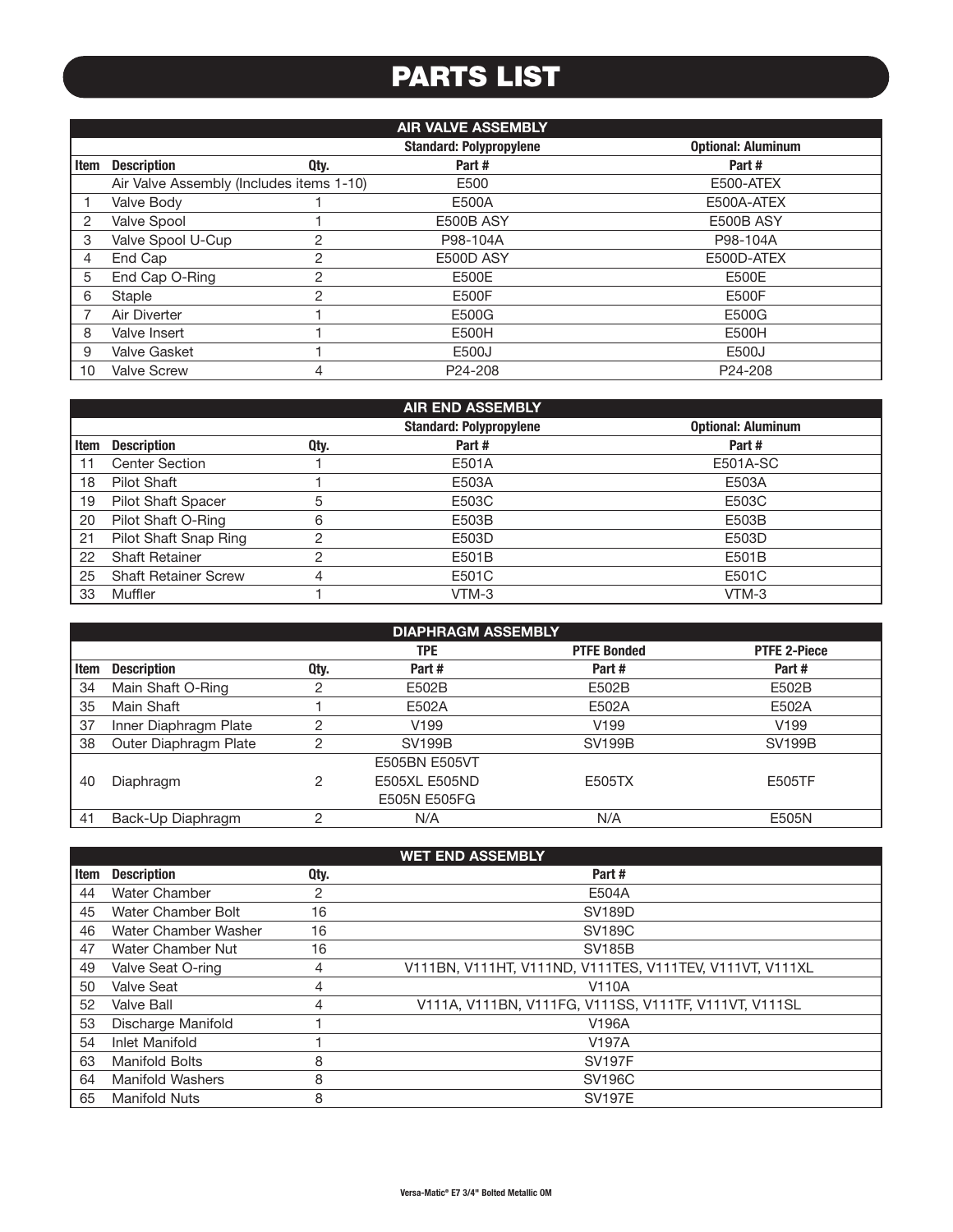# **EXPLODED VIEWS**

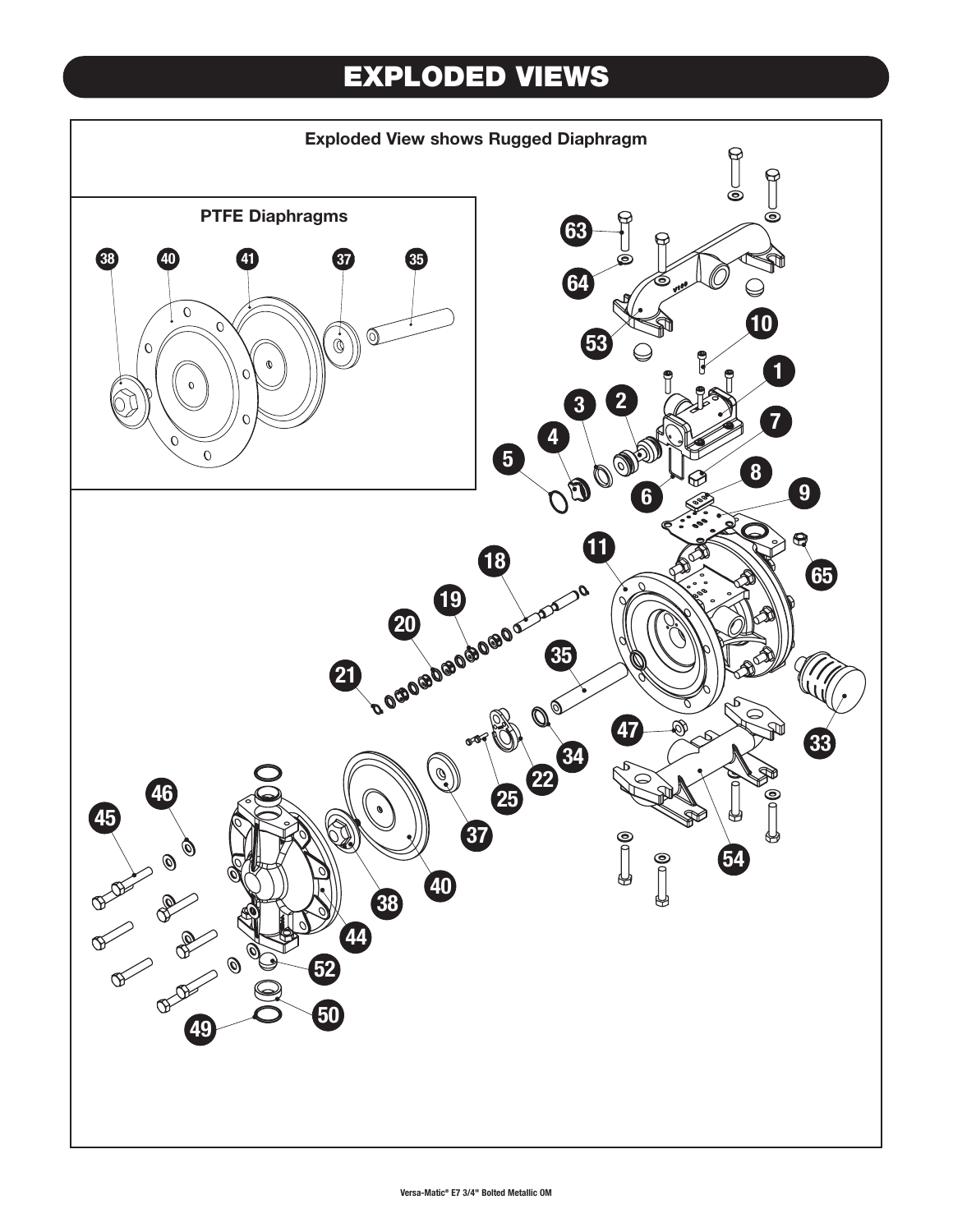# **REPAIR & MAINTENANCE KITS**

|                         | E5 AV KIT (Air Valve Kit) |      |
|-------------------------|---------------------------|------|
| Includes the following: |                           |      |
| Part#                   | <b>Description</b>        | Qty. |
| P98-104A                | U-Cap Seal                | 2    |
| E500J                   | Gasket, Valve             |      |
| E500G                   | Air Valve Diverter        |      |
| E500H                   | Air Valve Plate           |      |

|                         | <b>E5 PV KIT (Pilot Valve Kit)</b> |      |  |
|-------------------------|------------------------------------|------|--|
| Includes the following: |                                    |      |  |
| Part#                   | <b>Description</b>                 | Qty. |  |
| E503B                   | Pilot Shaft O-ring                 | 6    |  |
| E503C                   | <b>Pilot Shaft Spacer</b>          | 5    |  |
| E502B                   | Main Shaft O-ring                  |      |  |
| E503D                   | Pilot Shaft Snap Ring              |      |  |